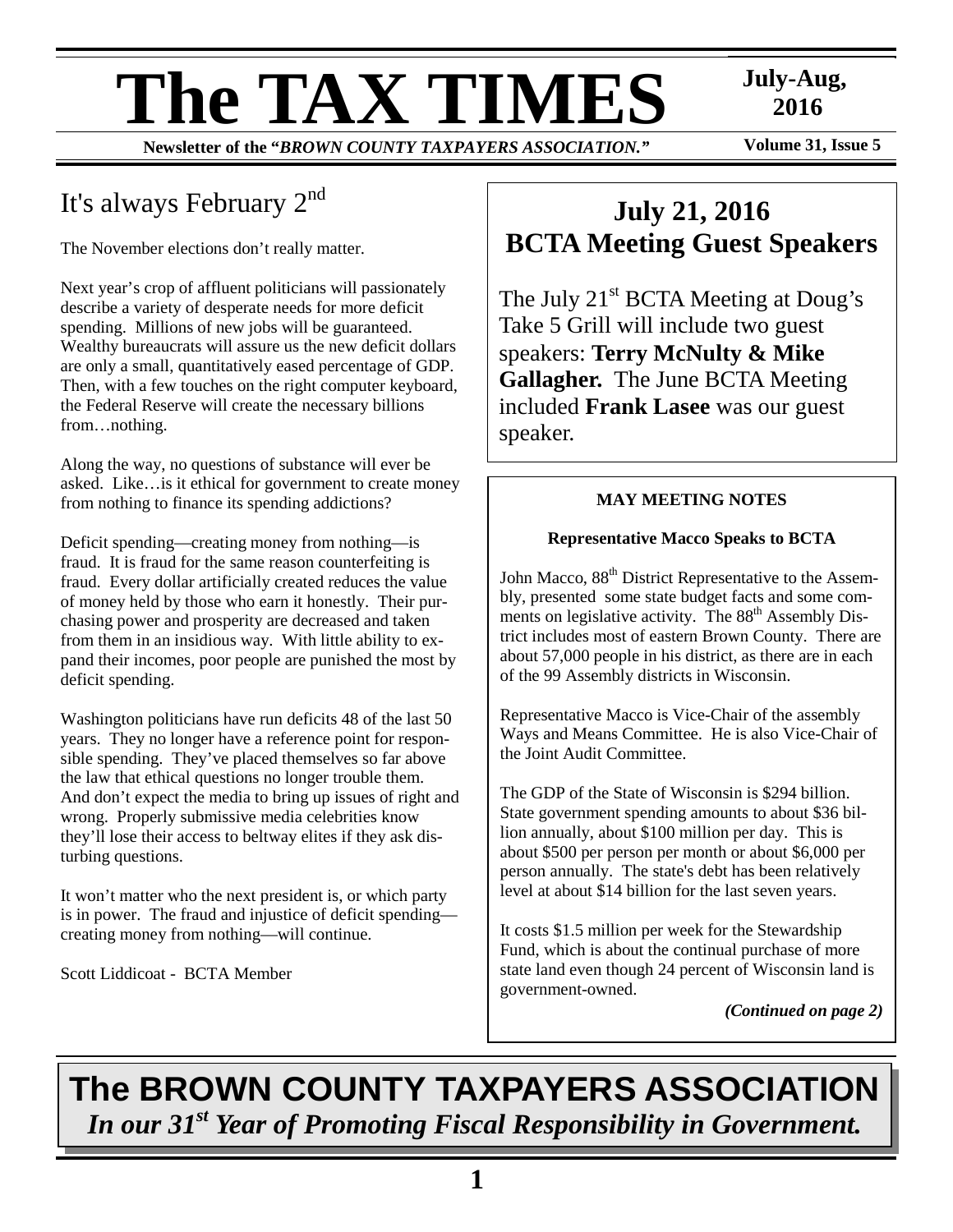## *(Continued from page 1)*

The Audit Committee found that there were 755,000 cases of "unintentional" fraud in the Unemployment Insurance program over a two-year period. There were \$80 million of claims found to be clearly fraudulent. As the Unemployment Insurance Fund is 100 percent paid for by employers, this is an extra burden on state businesses.

The Department of Transportation spending is coming under scrutiny. A local example is the Riverside Drive reconstruction project. The original engineering estimate for the project was \$9 million. It ballooned to \$15 million with the inclusion of sidewalks and a bike lane to satisfy the local government. The bike lane is certainly

## **In praise of the rich**

Instead of even higher taxes for the One Percent, maybe it's time to thank them.

Almost anything the rich do with their money is good for America. Left in a bank, their money supports ordinary people who use it for business, consumer, and mortgage loans. When rich people invest their money, that's good for every person in the businesses they invest in. When the rich spend money—even on luxury items—it supports each employee in every business it touches. Finally, many rich people give enormous amounts of money to charity. If any of these money uses were turned into tax collections, would government do better with it? No chance.

There will always be a One Percent. What's unique about America is that people regularly move into and fall out of it. Many One-Percenters were poor or middle class to start with. Some have been in and out of the One Percent several times. This is much better than the permanent One Percent in most countries, made up of the political ruling class and bureaucratic elites.

There's much to be learned from and admired in America's one percent. Perhaps it's time to praise their enterprise, not raise their taxes.

Scott Liddicoat—BCTA Member

questionable as it parallels the trail along the Fox River, only a few hundred feet away.

In Wisconsin, we have 424 school districts in our 72 counties, requiring 424 superintendents and 424 sets of school management teams. Clearly, there are opportunities for consolidation and cost reduction without adversely affecting educational outcomes. School Choice and Open Enrollment are increasing options for students.

The Legislature did not eliminate tenure. It was removed from the Wisconsin Statutes, returning control of tenure policies back to the educational institutions as it is in the other 49 states.

Dave Nelson – Secretary

## **Election Year Humor:**

If God had wanted us to vote, he would have given us candidates. ~Jay Leno~

The problem with political jokes is they get elected. ~Henry Cate, VII~

We hang the petty thieves and appoint the great ones to public office ~Aesop~

If we got one-tenth of what was promised to us in these State of the Union speeches, there wouldn't be any inducement to go to heaven. ~Will Rogers~

Politicians are the same all over. They promise to build a bridge even where there is no river.

 $\sim$ Nikita Khrushchev $\sim$ 

When I was a boy I was told that anybody could become President; I'm beginning to believe it. ~Clarence

Darrow~

Politicians are people who, when they see light at the end of the tunnel, go out and buy some more tunnel. ~John Quinton~

Why pay money to have your family tree traced; go into politics and your opponents will do it for you. ~Author unknown~

Politics is the gentle art of getting votes from the poor and campaign funds from the rich, by promising to protect each from the other. ~Oscar Ameringer~

I offer my opponents a bargain: if they will stop telling lies about us, I will stop telling the truth about them.

~Adlai Stevenson, 1952~

A politician is a fellow who will lay down your life for his country.  $\sim$  Tex Guinan $\sim$ 

*(Continued on page 3)*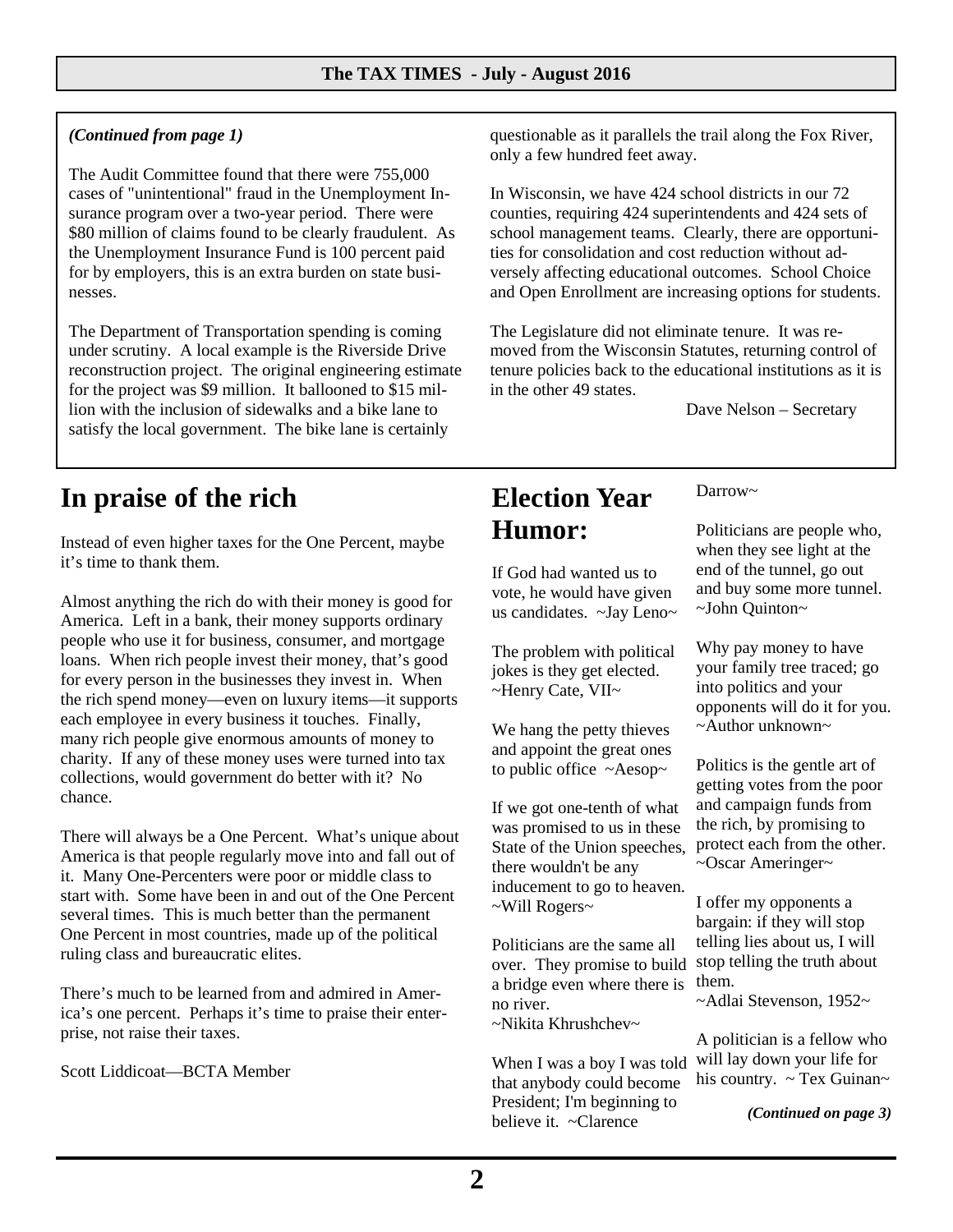### **JUNE MEETING NOTES**

#### **Senator Lasee Addresses BCTA**

Frank Lasee, State Senator and candidate for the Eighth Congressional District seat, spoke about a number of issues. He currently represents the First Senate District in the Wisconsin Legislature.

Senator Lasee explained that he has wanted to eliminate the personal property tax for a long time. Originally, the personal property tax applied to everything, but it has been narrowed to cover less and less. Presently, the personal property tax produces \$270 million of revenue for the state annually. It could be eliminated if \$270 million of spending was eliminated or the tax burden was shifted to the property tax. Another option is to keep nibbling at the items subject the personal property tax each biennium. That is probably a more practical approach.

The biggest growth in the state budget comes from Medicaid spending, which grows at double-digit rates in every budget. State spending on K-12 education is \$2,000 per student above the national average.

Wisconsin has a lot of land that is not on the property tax rolls, including the 23 percent of Wisconsin land owned

by units of government. The Stewardship Fund is borrowing about \$60 million per year to purchase more land. He believes that the state should sell unneeded land and use the proceeds to reduce borrowing for the Stewardship Fund.

He noted that people want a lot more government then they are willing to pay for. While the state Department of Transportation claims to be inadequately funded, many road projects include significant spending for roundabouts and decorative work. About \$600 million are collected on sales taxes for automotive items each biennium. These dollars could be re-designated from the General Fund to the Transportation Fund, but that would require a reduction in General Fund spending.

Explaining his run for the U.S. Congress, Senator Lasee stated that his number one priority is controlling federal spending in order to balance the budget, and then reduce the federal debt, a toxic legacy we are leaving to our children and grandchildren. He noted that his experience negotiating budgets in the Wisconsin Legislature would serve him well in the U.S. Congress. Finding fraud, waste, and abuse will continue to be priorities for him.

Dave Nelson – Secretary

I have come to the conclusion that politics is too serious a matter to be left to the politicians. ~Charles de Gaulle~

Instead of giving a politician the keys to the city, it might be better to change the locks. ~Doug Larson~

Articles and views appearing in the "TAX TIMES" do not necessarily represent the official position of the Brown County Taxpayers Association. We want to encourage discussion and input on current issues of taxpayer interest and invite your comments or articles suitable for future "TAX TIMEES." Please send them to the BCTA, P.O. Box 684, Green Bay, WI 54305-0684 or email BCTaxTimes@gmail.com

**"In the first place, we should insist that if the immigrant who comes here in good faith becomes an American and assimilates himself to us, he shall be treated on an exact equality with everyone else, for it is an outrage to discriminate against any such man because of creed, or birthplace, or origin. But this is predicated upon the person's becoming in every facet an American, and nothing but an American...There can be no divided allegiance here. Any man who says he is an American, but something else also, isn't an American at all. We have room for but one flag, the American flag... We have room for but one language here, and that is the English language... and we have room for but one sole loyalty and that is a loyalty to the American people."** 

**― Theodore Roosevelt**